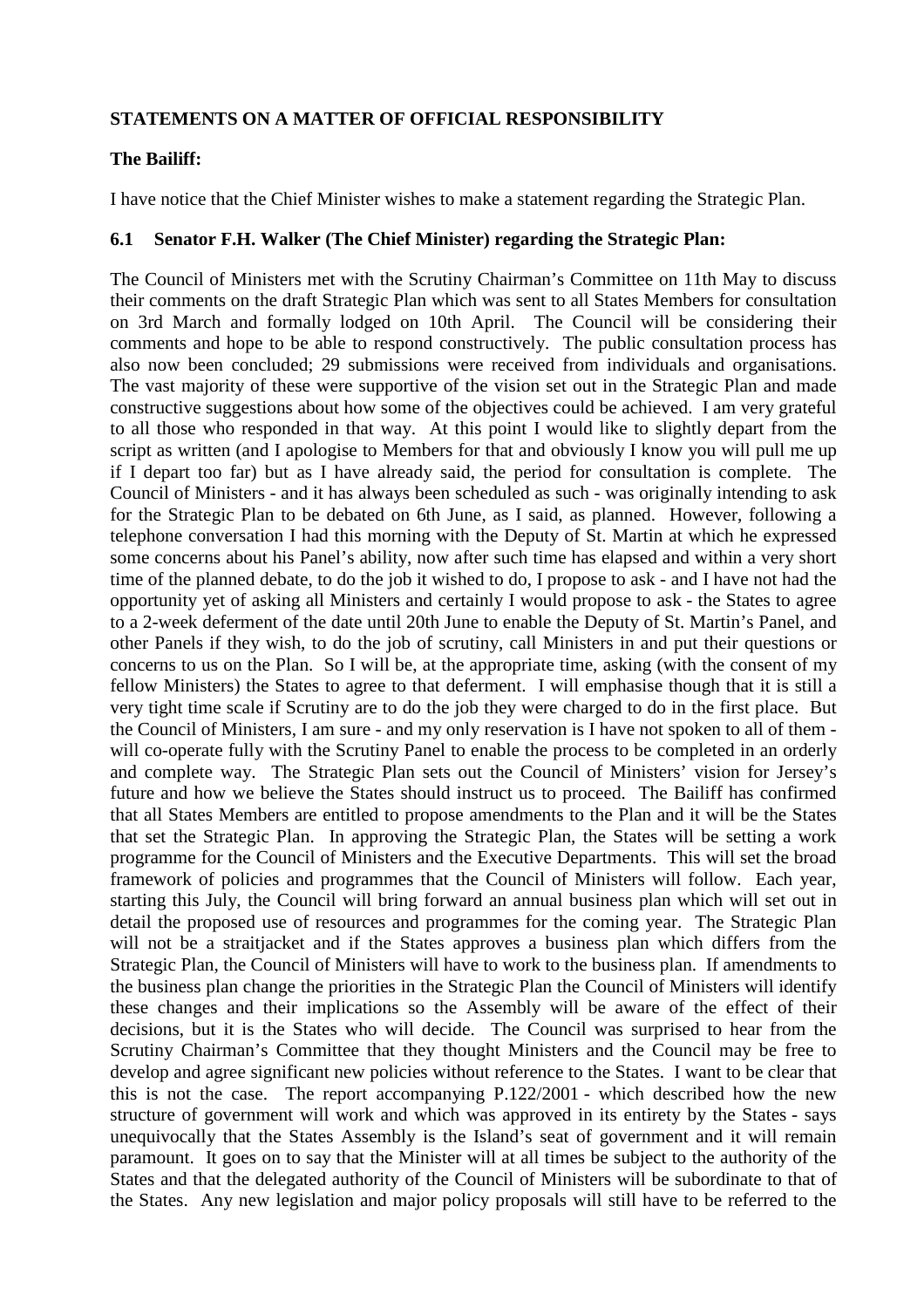States Assembly for a decision. These are the fundamental principles under which Ministers and the Council of Ministers are working. Thus, by agreeing a Strategic Plan, the States will not be giving Ministers an open delegation to determine policy. On the contrary, the States will be instructing a Minister or the Council of Ministers to develop a policy for presentation to the States who will then decide what the policy should be. Once that policy has been decided, and only once that policy has been decided, it will be for the Minister to implement it as efficiently and effectively as possible. I hope that this explanation of the purpose and the status of the Strategic Plan will assist States Members in deciding the form and nature of any amendments they may wish to promote.

# **6.1.1 Deputy G.P. Southern:**

Thank you, Sir. Could the Minister say what explanation he has received from the Bailiff as to the change of opinion between the morning and the afternoon as to whether or not the Strategic Plan could be amended? Also, (b), if the Strategic Plan is no longer binding, can he say what purpose is served by amending it?

## **Senator F.H. Walker:**

Firstly, your position. The Bailiff took the decision based on his interpretation of the States of Jersey Law, which he was perfectly entitled to do, and indeed required to do. Following consultation with myself and others and further consideration, the Bailiff agreed that an alternative interpretation was possible and therefore agreed that he would allow amendments. It is quite straightforward. Any law is subject to interpretation; that is what courts do all the time, and we see no difference in this context, and the Bailiff was perfectly at liberty to do what he did, and I commend him for being prepared to accept that there was an alternative interpretation, or could be an alternative interpretation. So far as the worth of the Strategic Plan is concerned, I simply cannot understand where the Deputy - and I have to say, others - are coming from. If you want the Council of Ministers to work efficiently, you have to give the Council of Ministers guidelines about what areas we should be pursuing. A programme of work. That is what the Strategic Plan is all about. Now, if you do not want to do that, then the Council of Ministers will just have to take their own decisions on which policies they decide to bring forward to the States for further discussion and approval. What a terrible way to run a government. What an incorrect way to run a government. The Council of Ministers needs guidance on what the States' views are; it needs instructions from the States on what policies it should pursue for further debate in the States and what it should not.

## **6.1.2 Deputy J.A. Martin:**

What a way to run a government. Now, the Chief Minister - this is the vision, the Strategic Plan is their vision, and on the second paragraph he says: "The public consultation process has now been concluded." There has not been one public meeting, Sir, and we were accused at the Chairman's Committee meeting that this was because scrutiny did not allow the setting up of Citizen's Panel. I think this is pathetic; I think this is a 5-year plan, the first one… The question is - I am grateful to the Minister for giving 2 weeks for the Assembly to bring amendments, but when is he going to consult, hold proper public meetings with the public of Jersey that this affects for the next 5 years?

#### **Senator F.H. Walker:**

The Deputy is quite right when she referred to the fact that the Council of Ministers wanted to go further than ever before in Jersey in consulting with the public, and we were prevented from doing so by a decision of this House. We were prevented from setting up the Citizens' Panel, which we believed and still believe would have been a huge step forward in consulting with the public - and I will not go into the details of how it was going to be set up and so on; that was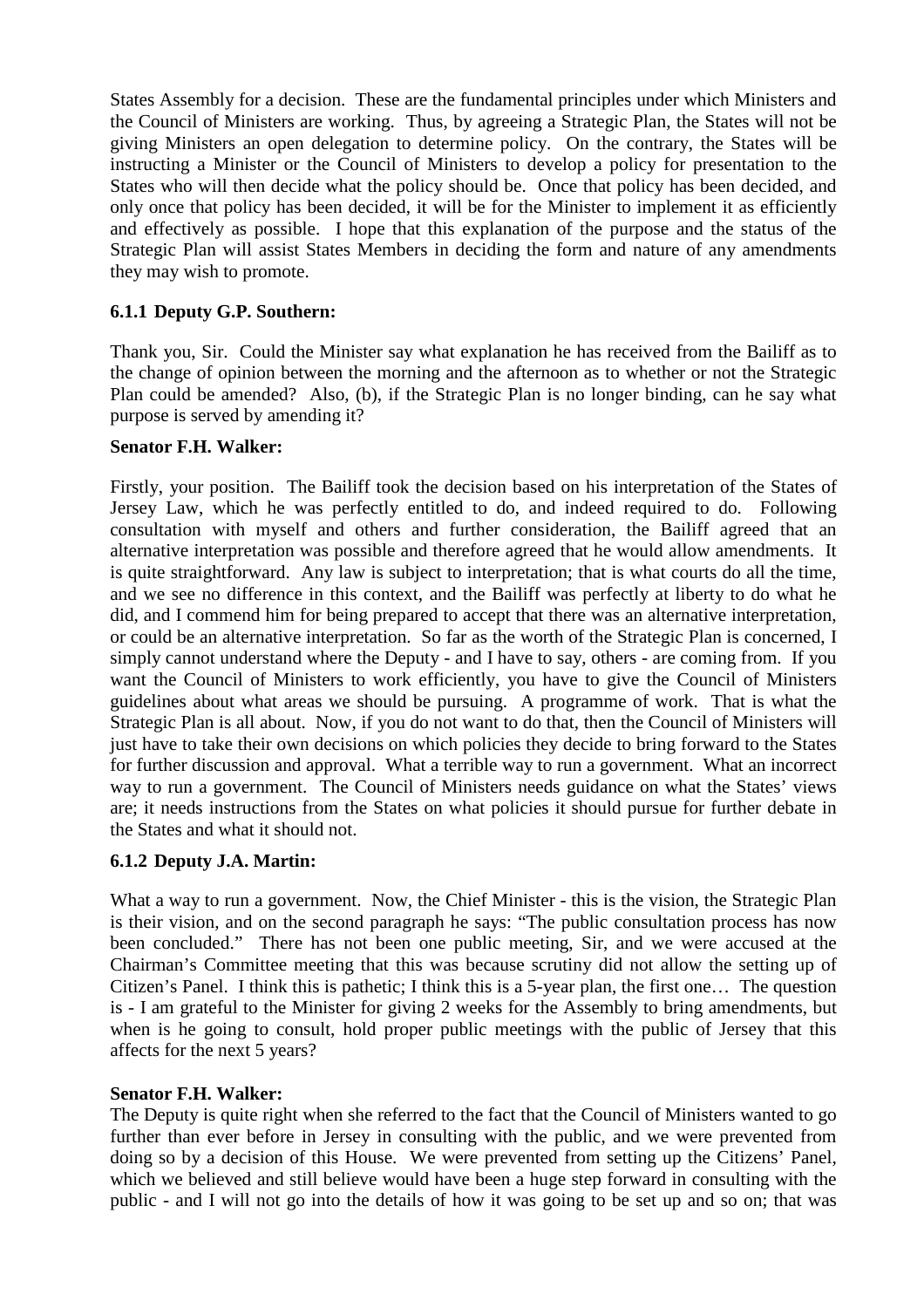dealt with in the debate. On the back of that, we have ensured that the document has been as widely available as possible to as many members of the public as possible, and we are satisfied that that is as far as it was correct for us to go under the instructions and in accord with the wishes of the States.

## **6.1.3 Deputy A. Breckon:**

The Chief Minister said in his statement - I would just like to quote this, Sir: "On the contrary, the States will be instructing the Council of Ministers to develop a policy for presentation to the States, who will then decide what the policy should be." Would the Chief Minister agree with me that this is the time for scrutiny in policy development, not when it has been done and presented as a *fait accompli* and become an opposition to the policy?

#### **Senator F.H. Walker:**

Absolutely; but my statement did not cover that point. I think I have made that point earlier. My statement covered the point that the States are masters here of the destiny, and it is only for the States to take a decision. We want to work closely with Scrutiny, and I am still completely befuddled as to why that has not been possible on the Strategic Plan. But that is an issue for Scrutiny, not for Council of Ministers.

## **6.1.4 Senator J.L. Perchard:**

In the Chief Minister's statement, he spoke of the Strategic Plan being a broad framework of policies and that Members are to be encouraged to make amendments. However, he continues to demand that Members provide the source of funding for any such amendment. Is he then making the assumption that the Strategic Plan is taken as read, and any other amendments are additional and require additional funding?

#### **Senator F.H. Walker:**

I did not continue to demand that a back-bencher identifies the source of funding. I said that the source of funding had to be identified. I am sure that the Senator, with his very known enthusiasm for reducing States' expenditure, would not himself be a supporter of any position where any Member can bring an amendment to the Strategic Plan, or indeed a report and proposition, any time of the year where the financial consequences are not clearly identified. I am sure he could not possibly support that position. I think in that respect we are very much in accord. But I did not say that the back-bencher or whoever bringing a proposition had personally to identify the source of funding. I said it had to be identified. That, I repeat, is only good government.

## **6.1.5 Deputy R.C. Duhamel:**

The States of Jersey (Jersey) Law 2005 - this is item 18 under part 4 - requires the Council of Ministers under part (c): "… to agree and within 4 months of their appointment under Article 19/7, lodge for referral to one or more scrutiny panels established under Standing Orders and approval by the States a statement of their common strategic policy." That is it. That is the requirement under the Law. Could the Chief Minister outline to this House as succinctly as possible for the avoidance of doubt his notions of what comprises common strategic policy?

#### **Senator F.H. Walker:**

The common strategic policy referred to there quite clearly - I have not got the precise wording in front of me - is the common strategic policy of the Council of Ministers lodged for Scrutiny to scrutinise and for the States to consider and the States to approve or not as the case may be. I must admit I am confused; I do not pretend to understand the question.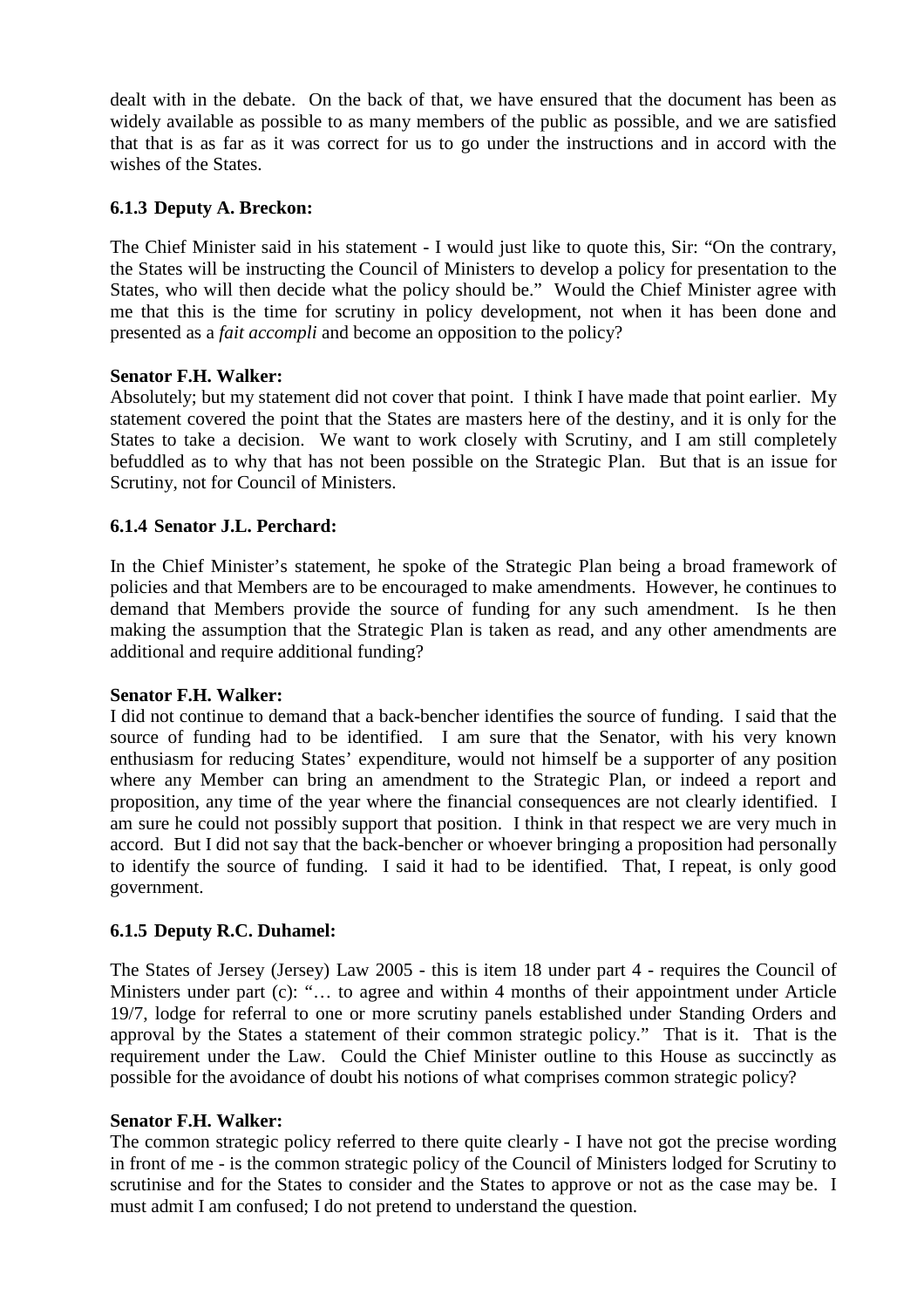## **The Bailiff:**

Can I just remind Members that this is not another general period of questioning of the Chief Minister. It is a period where Members are allowed to question the Minister on the statement that he has just made. I hope that Members will bear that in mind.

### **6.1.6 Deputy G.C.L. Baudains:**

The Minister told us just a few moments ago that the Council was prevented from forming a Citizens' Panel by this Assembly. Would he confirm, Sir, this is not true? In fact this Assembly is waiting for the Council to bring back the terms of reference and modus operandi so that it can be formed?

#### **Senator F.H. Walker:**

We were denied the opportunity of setting up the Citizens' Panel in the time scale available for this particular Strategic Plan by the proposition of the Deputy approved by the House.

## **6.1.7 Deputy R.G. Le Hérissier:**

Would the Minister confirm that he will never utter the words "you approved it in principle" as we discuss follow-up policy?

#### **Senator F.H. Walker:**

I understand the Deputy's deep-seated long-held view on this matter, and again it suggests a misunderstanding of the position. If the States approve the vision or approve an amended vision for the Council of Ministers to work to, then the Council of Ministers will have to bring a detailed proposition back either through the business plan or separately as the case may be. All I will do is remind the States that they asked the Council of Ministers to do that piece of work; that the States said: "This is our vision for the future; you, Ministers, go away and work it up to such a form that you can then bring it back to us for detailed consideration, debate and approval or otherwise." That is what we will do. If I remind Members that they have approved that in principle, it will be only if Members say we should not be doing this at all. If Members bring amendments to the specifics in terms of resources, in terms of detail: perfectly acceptable. If Members say, having approved it in the Strategic Plan debate: "Well, we should not be doing this at all," I would regard that as a contradiction and inconsistent.

#### **6.1.8 Deputy J.A. Martin:**

Is the Chief Minister aware that due to the fact and given the excuse, as I say, that they could not use a Citizens' Panel, there has been no public consultation via the Council of Ministers, that scrutiny through the Chairman's Panel has had to set up its own public meeting on Thursday of this week at Holier School so the public can have their say on the Strategic Plan?

#### **Senator F.H. Walker:**

I am aware that the Chairman's Committee set up their own meeting, but the public have had every opportunity to make their views known on the Strategic Plan. Anyone who is interested cannot be unaware that there is a strategic plan. Anyone who is interested cannot be unaware of the content of the Strategic Plan. Anyone who is seriously interested has had every opportunity by phone call, letter, email or personal meeting, -to express their views.

## **The Bailiff:**